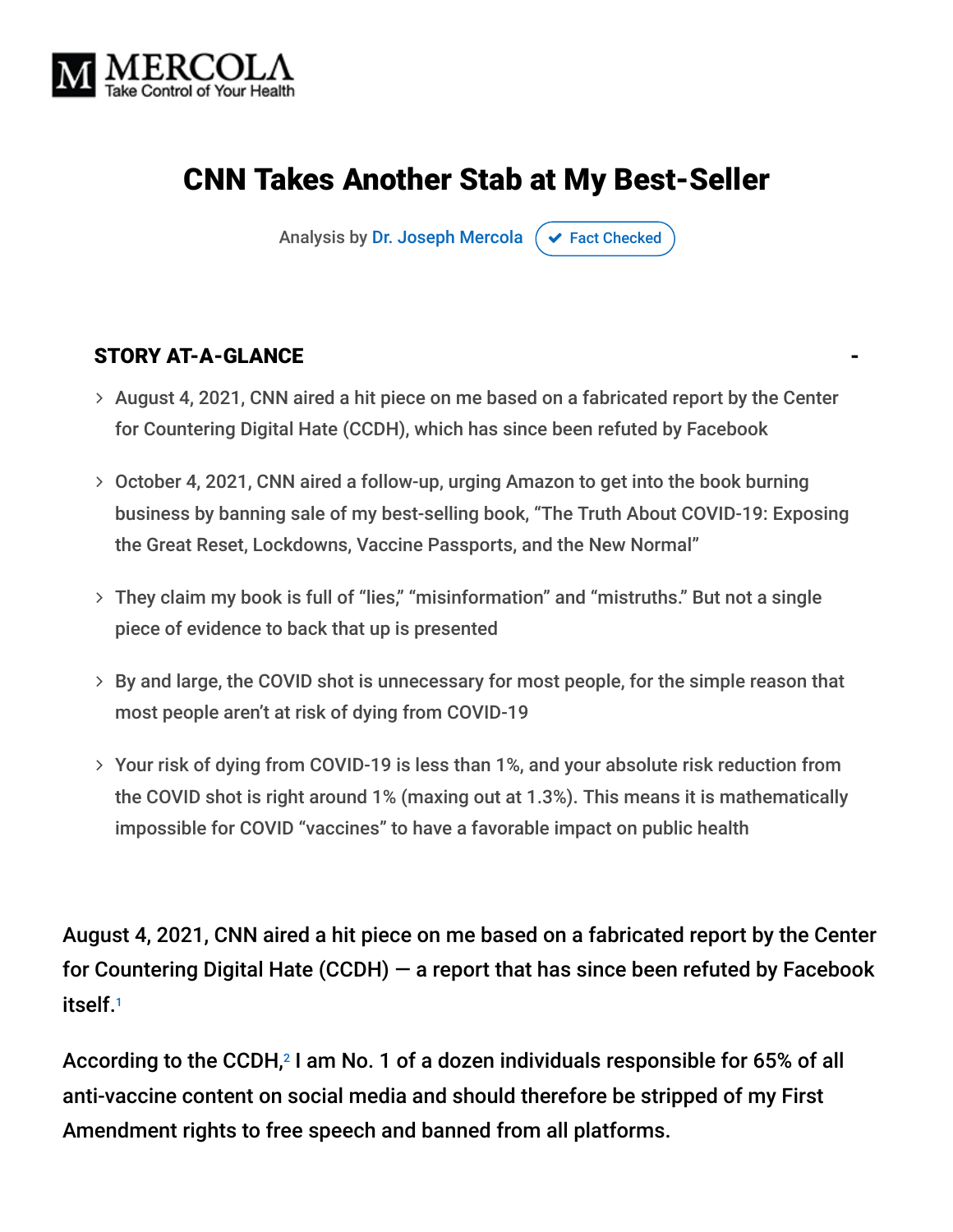For their first broadcast, CNN reporter Randi Kaye, who wasn't wearing a mask at the time, tracked me down as I bicycled around my home town to ask me about why I say masks don't work, and whether I "feel responsible" for the deaths of unvaccinated people — a strange perspective indeed, considering the COVID shots CNN is pushing may have killed more than 200,000 otherwise healthy Americans so far. 3

The U.S. Vaccine Adverse Event Reporting System (VAERS) had as of September 24, 2021, received 15,937 reports of deaths shortly after the COVID injection,<sup>4</sup> and a report **by Steve Kirsch** provides compelling evidence that side effects are underreported by a factor of 41. That means the death toll may be closer to 250,000.

Does CNN regret having lured all of these people to their deaths by refusing to report anything negative about these experimental injections? At the end of that segment (below), Kaye decries the success of my best-selling book, "The Truth About COVID-19: Exposing the Great Reset, Lockdowns, Vaccine Passports, and the New Normal," refusing to even state its title.

So far, the book has sold more than 250,000 copies, and all proceeds are being donated to the **[National Vaccine Information Center \(NVIC\)](https://www.nvic.org/)**, the oldest and largest vaccine safety advocacy group in the U.S.

## CNN Takes Another Stab at My Book

October 4, 2021, CNN aired a follow-up on the book's success  $-$  this time providing its title — while urging Amazon to get into the book burning business rather than being a book seller. Like something straight out of George Orwell's "1984" newsspeak dictionary, CNN host Anderson Cooper said my book is loaded with "mistruths" about COVID. I guess "misinformation" doesn't pack the same punch it once did.

They also still referred to me as a "superspreader of misinformation," even though Facebook has published data showing that between the 12 of us "superspreaders," we actually only account for a minuscule 0.05% of all vaccine-related content on that platform. As noted by Monika Bickert, vice president of Facebook content policy: 5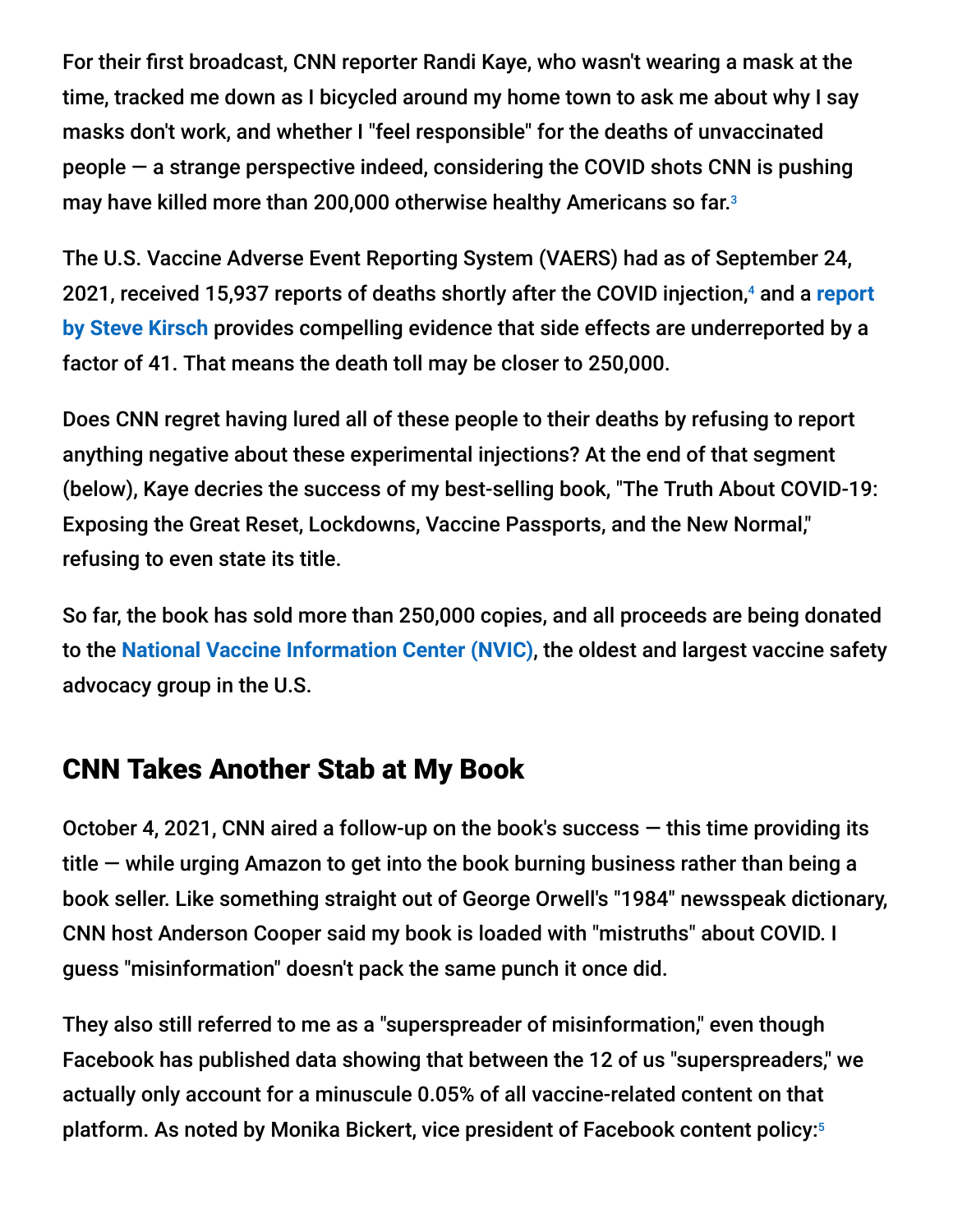*"… these 12 people are responsible for about just 0.05% of all views of vaccinerelated content on Facebook. This includes all vaccine-related posts they've shared, whether true or false, as well as URLs associated with these people.*

The report<sup>6</sup> upon which the faulty narrative is based analyzed only a narrow set *of 483 pieces of content over six weeks from only 30 groups, some of which are as small as 2,500 users.*

*They are in no way representative of the hundreds of millions of posts that people have shared about COVID-19 vaccines in the past months on Facebook.*

*Further, there is no explanation for how the organization behind the report identified the content they describe as 'anti-vax' or how they chose the 30 groups they included in their analysis. There is no justification for their claim that their data constitute a 'representative sample' of the content shared across our apps."*

## Show Us the Evidence, CNN

CNN uses the oldest propaganda trick in the book in its latest report. If you just spew out enough derogatory terms about your opponent, people will forget the fact that you provided zero proof to back up your position.

They claim my book is full of "lies," "misinformation" and "mistruths." But not a single piece of evidence to back that up is presented. They don't even provide any specific examples of what these "lies" might be. My book is fully referenced, and none of those references has been publicly disputed or refuted as false.

A journalist accusing someone of lies had better well have proof of those lies. To produce a story without that proof is unconscionable and certainly not representative of honest journalism.

As Kaye mentions, CNN also contacted my publisher, Chelsea Green, for comment on a series of questions. Below are the answers provided by president and publisher Margo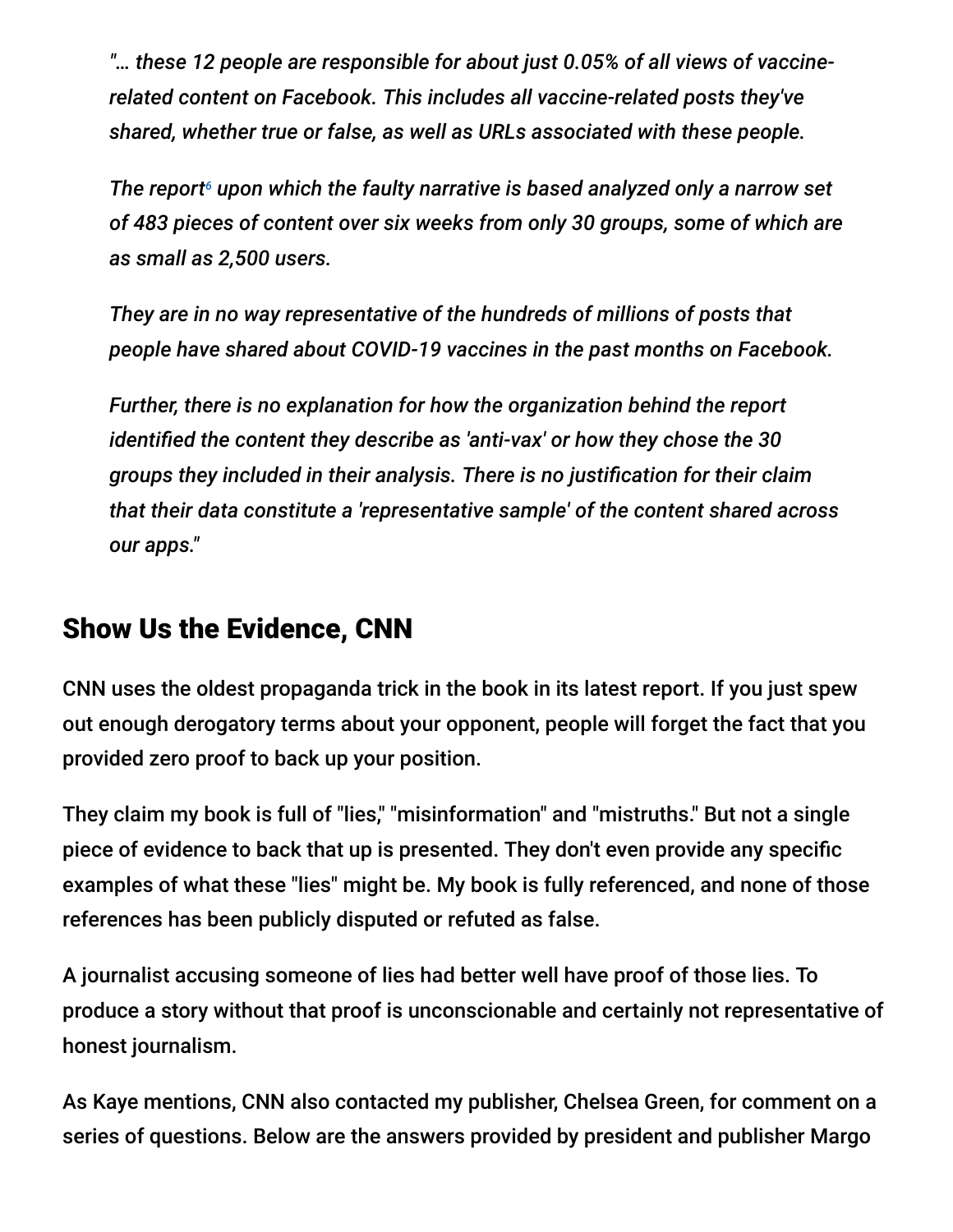Baldwin to CNN's AC360 producer Stephen Samaniego:

*CNN Question: Why did Chelsea Green publish a book so full of misinformation?*

*Chelsea Green Answer: What misinformation? There is no misinformation as far as we are concerned. I might ask the same thing of CNN and the misinformation it perpetuates about the lab leak origins of the virus: [www.cnn.com/2021/03/31/health/lab-leak-coronavirus-theory-comic-book](https://www.cnn.com/2021/03/31/health/lab-leak-coronavirus-theory-comic-book-scn/index.html)scn/index.html*

*CNN Question: Do you feel any responsibility at all for giving an author who is peddling lies about COVID a platform to profit from those lies?*

*Chelsea Green Answer: What lies? Please elaborate on the lies you are referring to.*

*CNN Question: Do you feel responsible for contributing to the misinformation that is out there about COVID and the vaccines?*

*Chelsea Green Answer: No, we feel we are contributing to the truth about COVID, as many other eminent scientists and doctors are also courageously doing.*

*CNN Question: How much money had the book grossed for Chelsea Green Publishing?*

*Chelsea Green Answer: I think you can figure that out for yourselves.*

*CNN Question: What was Dr. Mercola's compensation for writing the book and how much has he earned from sales royalties?*

*Chelsea Green Answer: That is confidential information but Dr. Mercola has said publicly that he is donating all his earnings from the book to The National Vaccine Information Center, a nonprofit organization dedicated to vaccine safety.*

In a statement accompanying her answers, Baldwin added: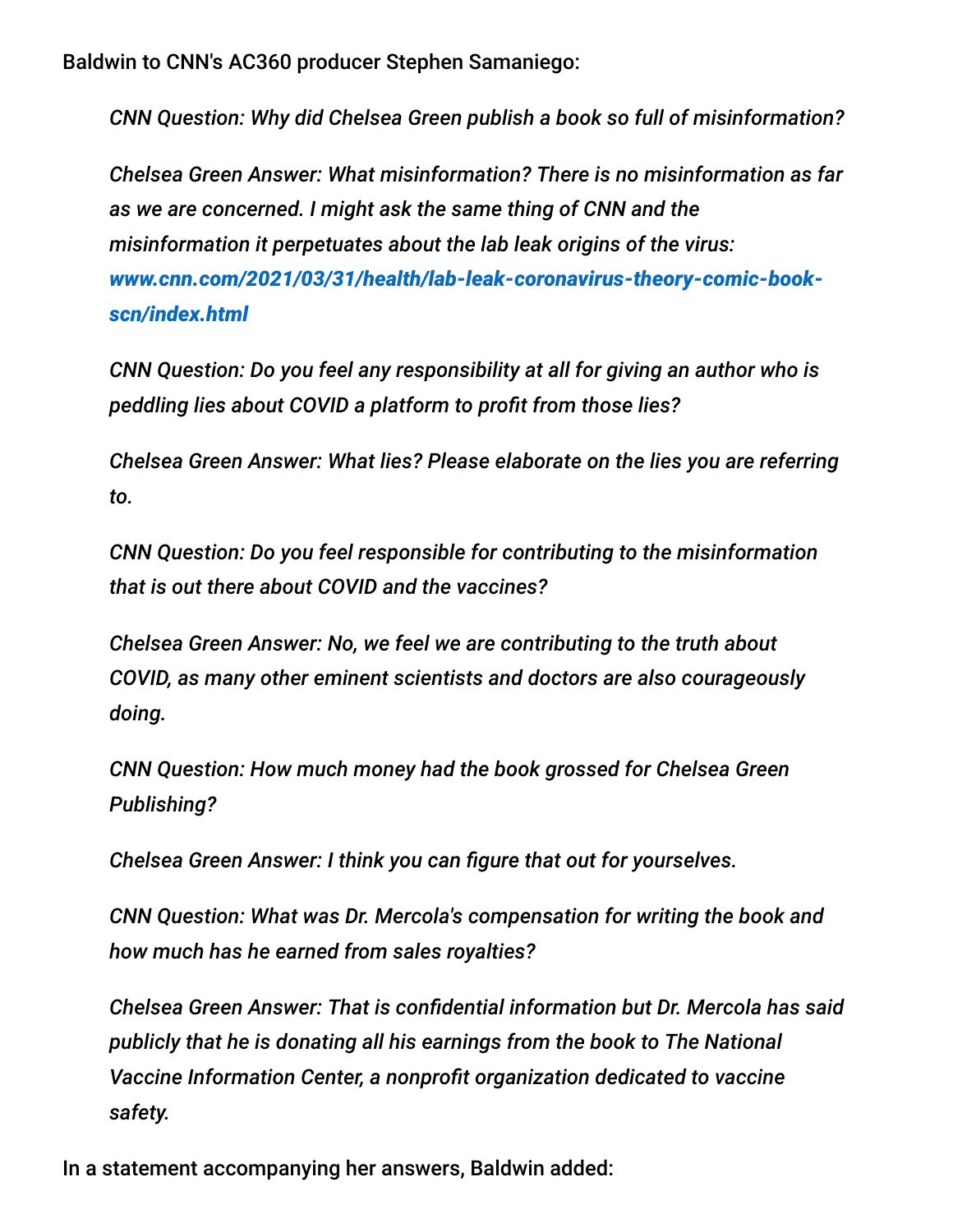*"These are not serious journalistic questions. They are simply attempts by CNN to shut down debate and censor speech. We call it out for what it is: intimidation tactics to be used against anyone who dares to question the narrative that CNN is peddling.*

*Our responsibility is to the public and to stand up for free and open exchange of information. If you have questions about any of the facts in the book, check out the sources and examine the evidence instead of simply dismissing it as 'misinformation.'"*

#### Show Us the Lies

In an email response to Baldwin's request for elaboration on the supposed lies he's referring to, Samaniego stated:

*"There are too many for me provide you a comprehensive list but a few top line ones that stick out …*

*That the vaccine trials were rigged, that the vaccines are part of unprecedented and dangerous experiment, that a large amount of data suggests that vaccines may be completely unnecessary, vaccines cannot prevent or reduce transmission or infection hospitalization or death. According to the CDC the vaccines are nearly 100% effective at preventing serious disease and death."*

Baldwin replied to this short-list with the following mainstream media links, none of which, by the way, has been accused of being superspreaders of mistruths:

*"The trials were designed specifically to succeed. www.forbes.com/sites/williamhaseltine/2020/09/23/covid-19-vaccine[protocols-reveal-that-trials-are-designed-to-succeed/?sh=21270ac65247](https://urldefense.com/v3/__https:/www.forbes.com/sites/williamhaseltine/2020/09/23/covid-19-vaccine-protocols-reveal-that-trials-are-designed-to-succeed/?sh=21270ac65247__;!!AQdq3sQhfUj4q8uUguY!2LJfRSMeR6Qu8pNFjMXbjJY1559zcBJtpifDzJSbjvAERZIiDf-THJV0Wi7qT698o50G1i3g$)*

*Removing the placebo groups from vaccine trials will prevent accurate data [from long term studies from being known.](https://urldefense.com/v3/__https:/www.npr.org/sections/health-shots/2021/02/19/969143015/long-term-studies-of-covid-19-vaccines-hurt-by-placebo-recipients-getting-immuni__;!!AQdq3sQhfUj4q8uUguY!2LJfRSMeR6Qu8pNFjMXbjJY1559zcBJtpifDzJSbjvAERZIiDf-THJV0Wi7qT698o02SJPxx$) www.npr.org/sections/health-*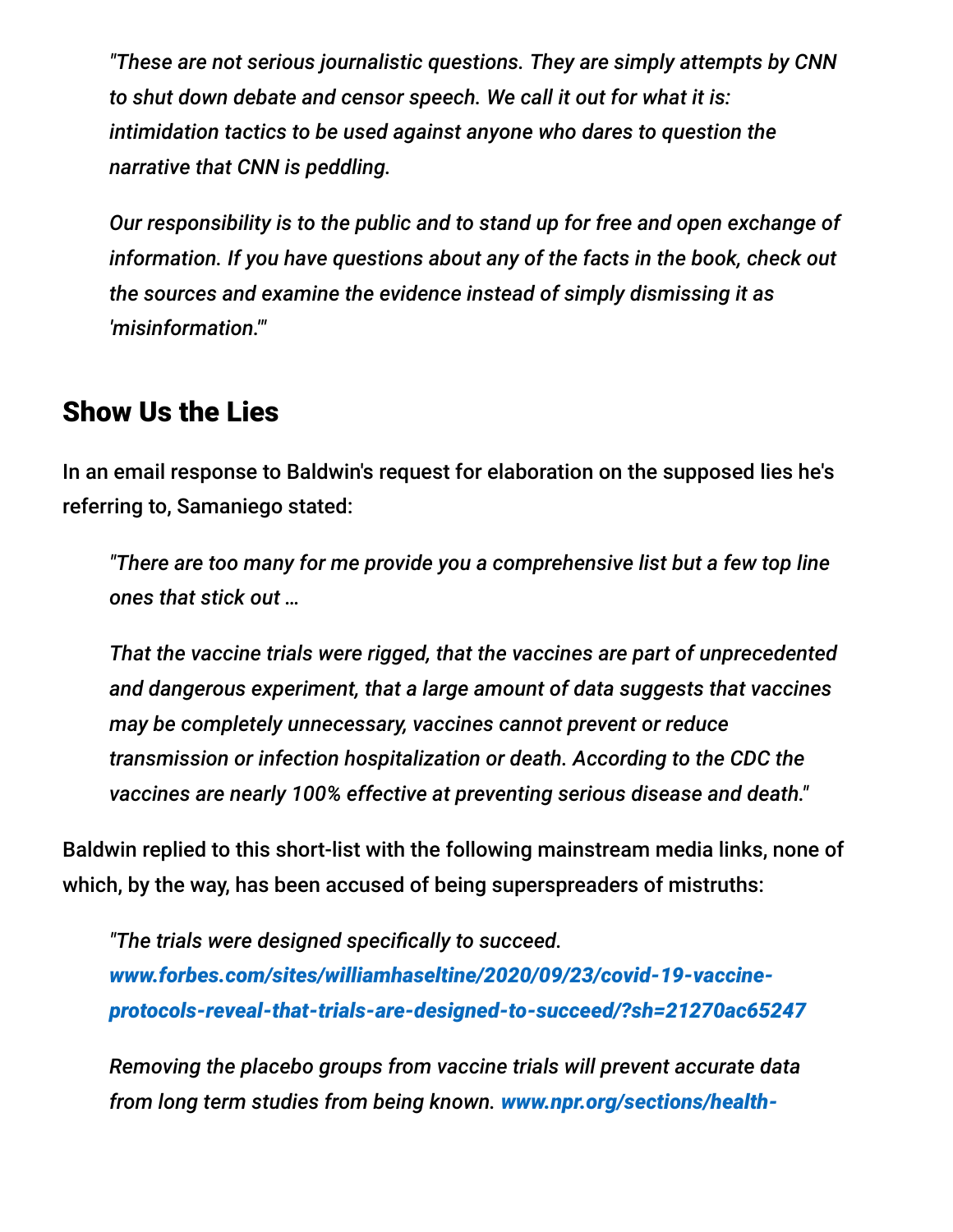*[shots/2021/02/19/969143015/long-term-studies-of-covid-19-vaccines-hurt](https://urldefense.com/v3/__https:/www.npr.org/sections/health-shots/2021/02/19/969143015/long-term-studies-of-covid-19-vaccines-hurt-by-placebo-recipients-getting-immuni__;!!AQdq3sQhfUj4q8uUguY!2LJfRSMeR6Qu8pNFjMXbjJY1559zcBJtpifDzJSbjvAERZIiDf-THJV0Wi7qT698o02SJPxx$)by-placebo-recipients-getting-immuni*

*The experiments are continuing through 2027 as the FDA APPROVAL requires Pfizer to submit study results analyzing risk of myocarditis and pericarditis, and risk to long-term infant development in pregnant women. Study results reports will be submitted to the FDA for review on Oct 31, 2025 and May 31, 2027 respectively.*

*Nearly 60% of gravely ill patients are fully vaccinated, while stating the Pfizer vaccine is just 39% effective. www.sciencemag.org/news/2021/08/grim[warning-israel-vaccination-blunts-does-not-defeat-delta](https://urldefense.com/v3/__https:/www.sciencemag.org/news/2021/08/grim-warning-israel-vaccination-blunts-does-not-defeat-delta__;!!AQdq3sQhfUj4q8uUguY!2LJfRSMeR6Qu8pNFjMXbjJY1559zcBJtpifDzJSbjvAERZIiDf-THJV0Wi7qT698o112KePA$) and [www.cnbc.com/2021/07/23/delta-variant-pfizer-covid-vaccine-39percent](https://urldefense.com/v3/__https:/www.cnbc.com/2021/07/23/delta-variant-pfizer-covid-vaccine-39percent-effective-in-israel-prevents-severe-illness.html__;!!AQdq3sQhfUj4q8uUguY!2LJfRSMeR6Qu8pNFjMXbjJY1559zcBJtpifDzJSbjvAERZIiDf-THJV0Wi7qT698oxxVCpZ3$)effective-in-israel-prevents-severe-illness.html."*

### Are COVID Shots Necessary?

The one question Baldwin did not address was whether the COVID shots are even necessary. My next book, which will focus on the so-called COVID "vaccines," will go into this question in great detail, but the fact of the matter is the shots are, by and large, unnecessary for most people, for the simple reason that most people aren't at risk of dying from COVID-19.7,8,9,10,11

Data from a Wake Forest Baptist Health study $^{12,13}$  suggest the overall death rate from COVID-19 is around 0.1%.<sup>14</sup> Stanford University's disease prevention chairman Dr. John Ioannidis has calculated the infection fatality rate as being between 0.05% and 1%, with a median of 0.25%. For those under the age of 45, the infection fatality rate is near zero, and between the ages of 45 to 70, it's between 0.05% and 0.3%. 15,16

Yet another study<sup>17</sup> published in the Annals of Internal Medicine put the overall noninstitutionalized infection fatality rate at 0.26%. People younger than 40 have an infection fatality rate of 0.01%, while those 60 and older had a 1.71% risk of dying from the infection.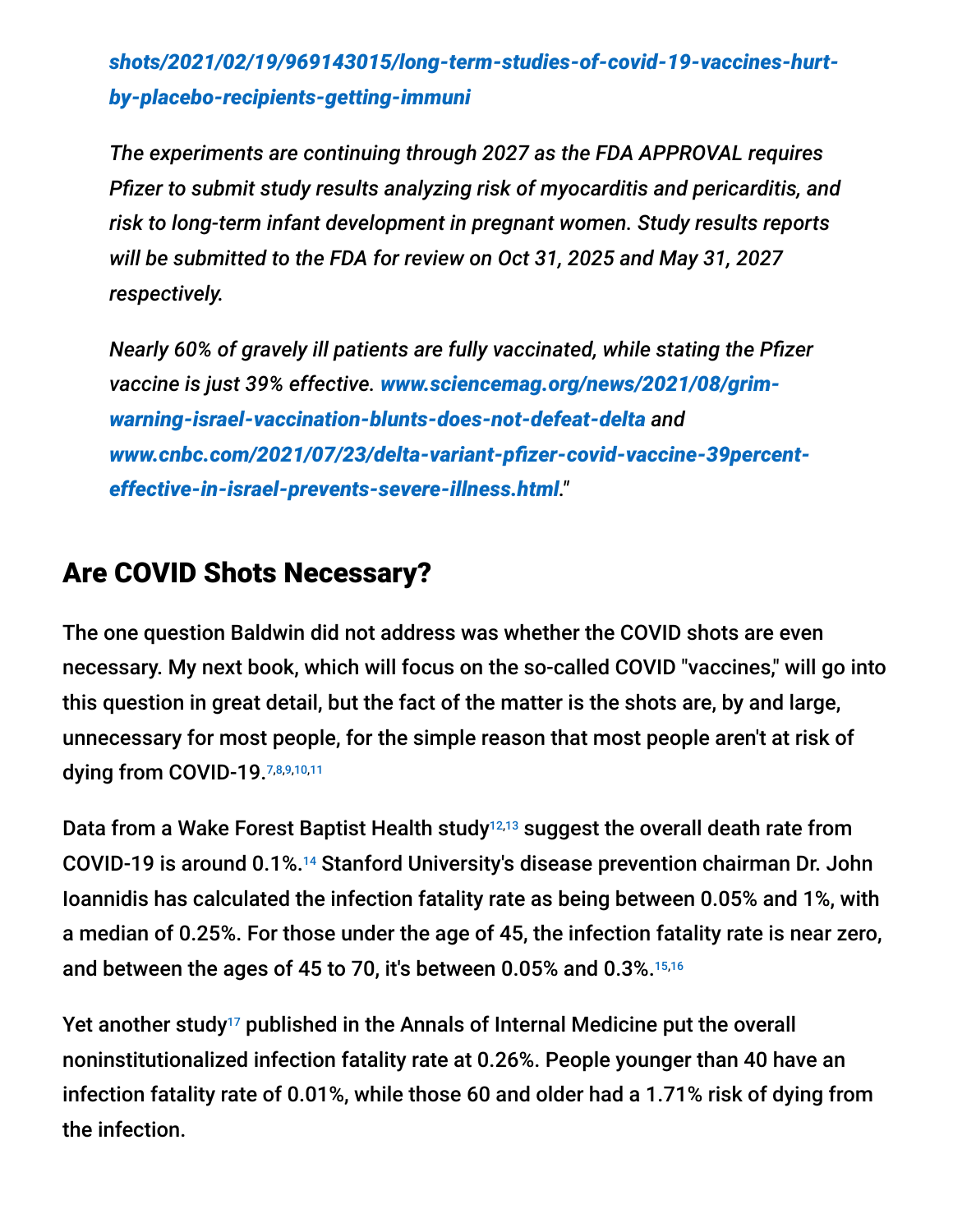Now, if your risk of dying from COVID-19 is near zero, even if the injection is 100% effective at preventing death, you're not getting any benefit since you weren't at risk of dying in the first place.

This is not rocket science. So, CNN either cannot wrap their heads around these simple data points, or they ignore it because they don't want you to understand just how small the risk of COVID-19 actually is, and how great the risks of the COVID injections are in comparison. If the latter is true, then they are complicit in the deaths of tens of thousands of Americans, and perhaps hundreds of thousands.

# How Effective Are the COVID Shots, Really?

And, there's more. A number of studies have also looked at the absolute risk reduction provided by the COVID shots, showing they're near useless. While, at the outset, vaccine makers all boasted very high effectiveness for their COVID shots, independent reviews suggest their claims were massively overstated from the get-go.

As it turns out, they're all using one of the simplest and oldest statistical tricks in the book: conflating relative and absolute risk reduction. Pfizer, for example, claimed its mRNA shot was 95% effective. How did they get that number? In trials reportedly involving tens of thousands of people, 170 were diagnosed with COVID-19 during the trial.

Of those, 162 were in the placebo group and eight were in the COVID shot group. From this, it is inferred that the shot prevented 154 out of 162 people from developing COVID-19. That's 95%. However, this is the relative risk reduction. The absoluterisk reduction is actually less than 1%. 18

When calculating absolute risk reduction, you compare the frequency of an outcome in the treatment group compared to untreated controls. As a hypothetical example, if 20% of the control group develops COVID-19, compared to just 12% of those who got the jab, then you have an absolute risk reduction of 8%.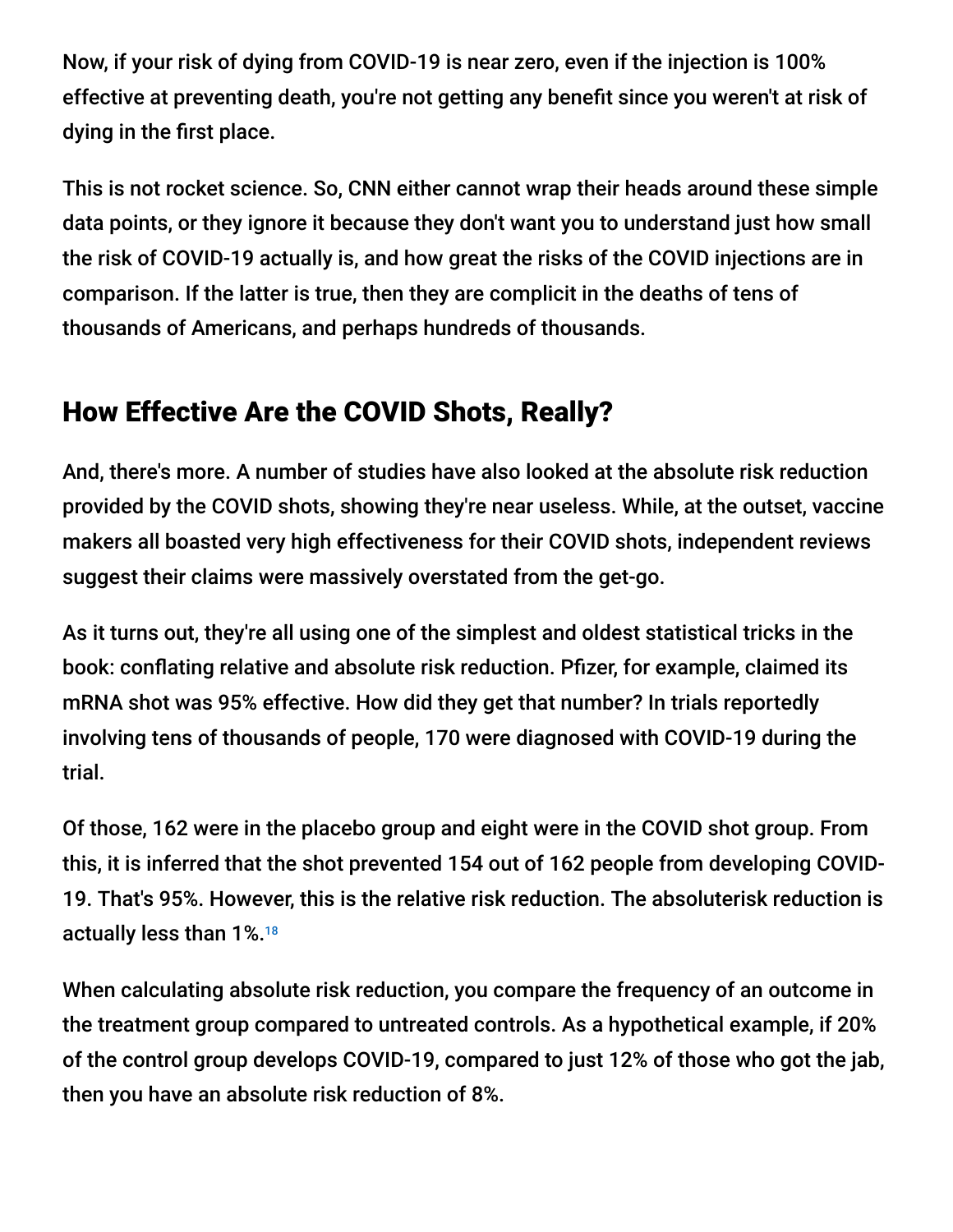That then means that if 100 people got the COVID shot, eight would not get COVID-19. This is the most accurate and helpful way to present data when you want people to be able to make an informed treatment choice; if you want to manipulate and deceive them, you would use the relative risk reduction.

Dr. Ron Brown published a paper detailing the problems with this kind of reporting bias specifically as it pertains to COVID-19 mRNA "vaccines." In "Outcome Reporting Bias in COVID-19 mRNA Vaccine Clinical Trials"<sup>19</sup> Brown calculates the absolute risk reduction for Pfizer's and Moderna's injections, based on their own clinical trial data, so that we can compare them to the relative risk reduction reported by these companies. Here's a summary:<sup>20</sup>

- Pfizer/BioNTech vaccine BNT162b2 Relative risk reduction: 95.1%. Absolute risk reduction: 0.7%
- Moderna vaccine mRNA-1273 Relative risk reduction: 94.1%. Absolute risk reduction 1.1%

As noted by Brown, "Reporting absolute risk reduction measures is essential to prevent outcome reporting bias in evaluation of COVID-19 vaccine efficacy."

# **<sup>66</sup>** If your risk of dying from COVID-19 is less than 1%,<br>and your absolute risk reduction from the COVID shot **and your absolute risk reduction from the COVID shot is right around 1%, that tells us the mathematical possibility of these COVID "vaccines" having a favorable impact on public health is zero."**

In a July 1, 2021, commentary in The Lancet Microbe,<sup>21</sup> Piero Olliaro, Els Torreele and Michel Vaillant also argue for the use of absolute risk reduction when discussing vaccine efficacy with the public. They too went through the calculations, coming up with the following:

Pfizer/BioNTech — Relative risk reduction: 95%. Absolute risk reduction: 0.84%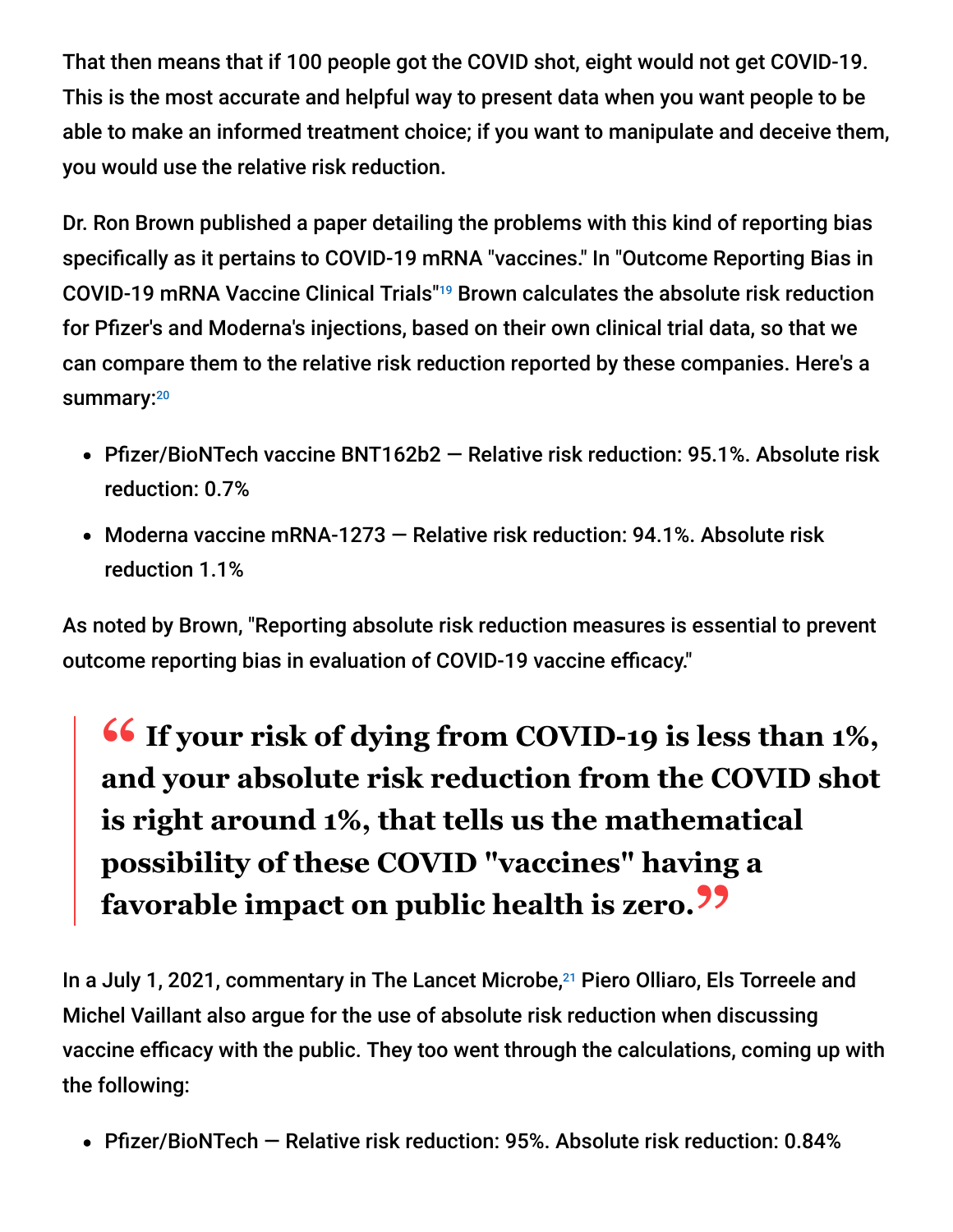- Moderna Relative risk reduction: 94%. Absolute risk reduction: 1.2%
- Gamaleya (Sputnic V) Relative risk reduction: 91%. Absolute risk reduction: 0.93%
- Johnson & Johnson Relative risk reduction: 67%. Absolute risk reduction: 1.2%
- AstraZeneca/Oxford Relative risk reduction: 67%. Absolute risk reduction: 1.3%

### The Data Prove COVID Shots Are Not a Viable Answer

As you can see, the absolute risk reduction for all of these COVID shots is below 1.3% (and those numbers can only go down as the effectiveness of the shots wane). And, as just mentioned, your risk of dying from COVID-19, provided you're not ill and living in a nursing home, is around 0.25%.

So, again, if your risk of dying from COVID-19 is less than 1%, and your absolute risk reduction from the COVID shot is right around 1%, that tells us the mathematical possibility of these COVID "vaccines" having a favorable impact on public health is very close to zero.

Hence, stating that COVID shots may be unnecessary for most people is not a lie. It's a commonsense conclusion that can be verified by anyone, in a number of different ways, using a number of different data sources. Unfortunately, CNN is no longer in the business of relaying verifiable data or facts.

Rather, they're a propaganda mill for The Great Reset agenda, which needs vaccine passports to be implemented across the world. And in order for that to happen, people need to be convinced that COVID-19 is a lethal scourge that must be prevented, even if it costs us our freedom and the health, lives and livelihood of hundreds of millions of people.

I am donating all proceeds from this book to NVIC to help us protect our rights. NVIC works across all of the US, the are the oldest and most powerful voice we have in defending medical choice. Please help raise awareness by purchasing The Truth About COVID-19 while you can, and increase the visibility on Amazon so others will become